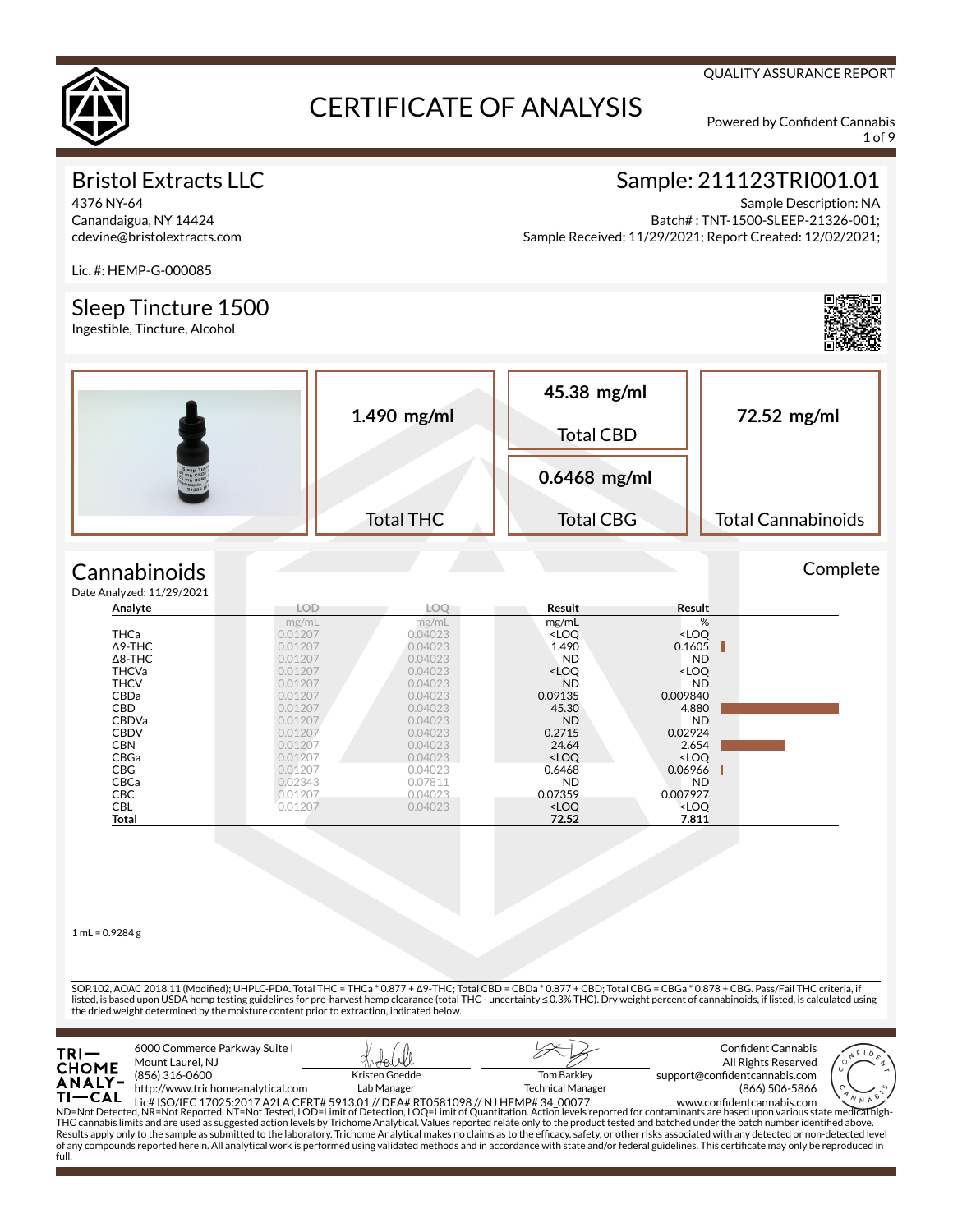

2 of 9

Pass

QUALITY ASSURANCE REPORT

## Bristol Extracts LLC

4376 NY-64 Canandaigua, NY 14424 cdevine@bristolextracts.com

## Sample: 211123TRI001.01

Sample Description: NA Batch# : TNT-1500-SLEEP-21326-001; Sample Received: 11/29/2021; Report Created: 12/02/2021;

Lic. #: HEMP-G-000085

## Sleep Tincture 1500

Ingestible, Tincture, Alcohol



full.

Date Analyzed: 12/02/2021

| Analytes                                                                                                                                        | Limit                                                                                                                                                                                                                                                                                                                                                                                                                                                                                                                                                                                             | Result                                                                                              | <b>Status</b> |
|-------------------------------------------------------------------------------------------------------------------------------------------------|---------------------------------------------------------------------------------------------------------------------------------------------------------------------------------------------------------------------------------------------------------------------------------------------------------------------------------------------------------------------------------------------------------------------------------------------------------------------------------------------------------------------------------------------------------------------------------------------------|-----------------------------------------------------------------------------------------------------|---------------|
|                                                                                                                                                 | CFU/g                                                                                                                                                                                                                                                                                                                                                                                                                                                                                                                                                                                             | CFU/g                                                                                               |               |
| Aspergillus                                                                                                                                     | 1                                                                                                                                                                                                                                                                                                                                                                                                                                                                                                                                                                                                 | <b>ND</b>                                                                                           | Pass          |
| E. Coli                                                                                                                                         | 1                                                                                                                                                                                                                                                                                                                                                                                                                                                                                                                                                                                                 | <b>ND</b>                                                                                           | Pass          |
| Salmonella                                                                                                                                      | $\mathbf{1}$                                                                                                                                                                                                                                                                                                                                                                                                                                                                                                                                                                                      | <b>ND</b>                                                                                           | Pass          |
| Yeast & Mold                                                                                                                                    | 10000                                                                                                                                                                                                                                                                                                                                                                                                                                                                                                                                                                                             | ND                                                                                                  | Pass          |
|                                                                                                                                                 |                                                                                                                                                                                                                                                                                                                                                                                                                                                                                                                                                                                                   |                                                                                                     |               |
|                                                                                                                                                 |                                                                                                                                                                                                                                                                                                                                                                                                                                                                                                                                                                                                   |                                                                                                     |               |
|                                                                                                                                                 |                                                                                                                                                                                                                                                                                                                                                                                                                                                                                                                                                                                                   |                                                                                                     |               |
| SOP.602; qPCR.                                                                                                                                  |                                                                                                                                                                                                                                                                                                                                                                                                                                                                                                                                                                                                   |                                                                                                     |               |
|                                                                                                                                                 |                                                                                                                                                                                                                                                                                                                                                                                                                                                                                                                                                                                                   |                                                                                                     |               |
| 6000 Commerce Parkway Suite I<br>TRI—<br>CHOME<br>ANALY-<br>Mount Laurel, NJ<br>(856) 316-0600<br>http://www.trichomeanalytical.com<br>$TI-CAL$ | Kristen Goedde<br><b>Tom Barkley</b><br>Lab Manager<br><b>Technical Manager</b><br>11 CAL Lic# ISO/IEC 17025:2017 A2LA CERT# 5913.01 // DEA# RT0581098 // NJ HEMP# 34 00077 www.confidentcannabis.com www.confidentcannabis.com www.confidentcannabis.com www.confidentcannabis.com www.confidentcannabis.com ND=                                                                                                                                                                                                                                                                                 | <b>Confident Cannabis</b><br>All Rights Reserved<br>support@confidentcannabis.com<br>(866) 506-5866 |               |
|                                                                                                                                                 | THC cannabis limits and are used as suggested action levels by Trichome Analytical. Values reported relate only to the product tested and batched under the batch number identified above.<br>Results apply only to the sample as submitted to the laboratory. Trichome Analytical makes no claims as to the efficacy, safety, or other risks associated with any detected or non-detected level<br>of any compounds reported herein. All analytical work is performed using validated methods and in accordance with state and/or federal guidelines. This certificate may only be reproduced in |                                                                                                     |               |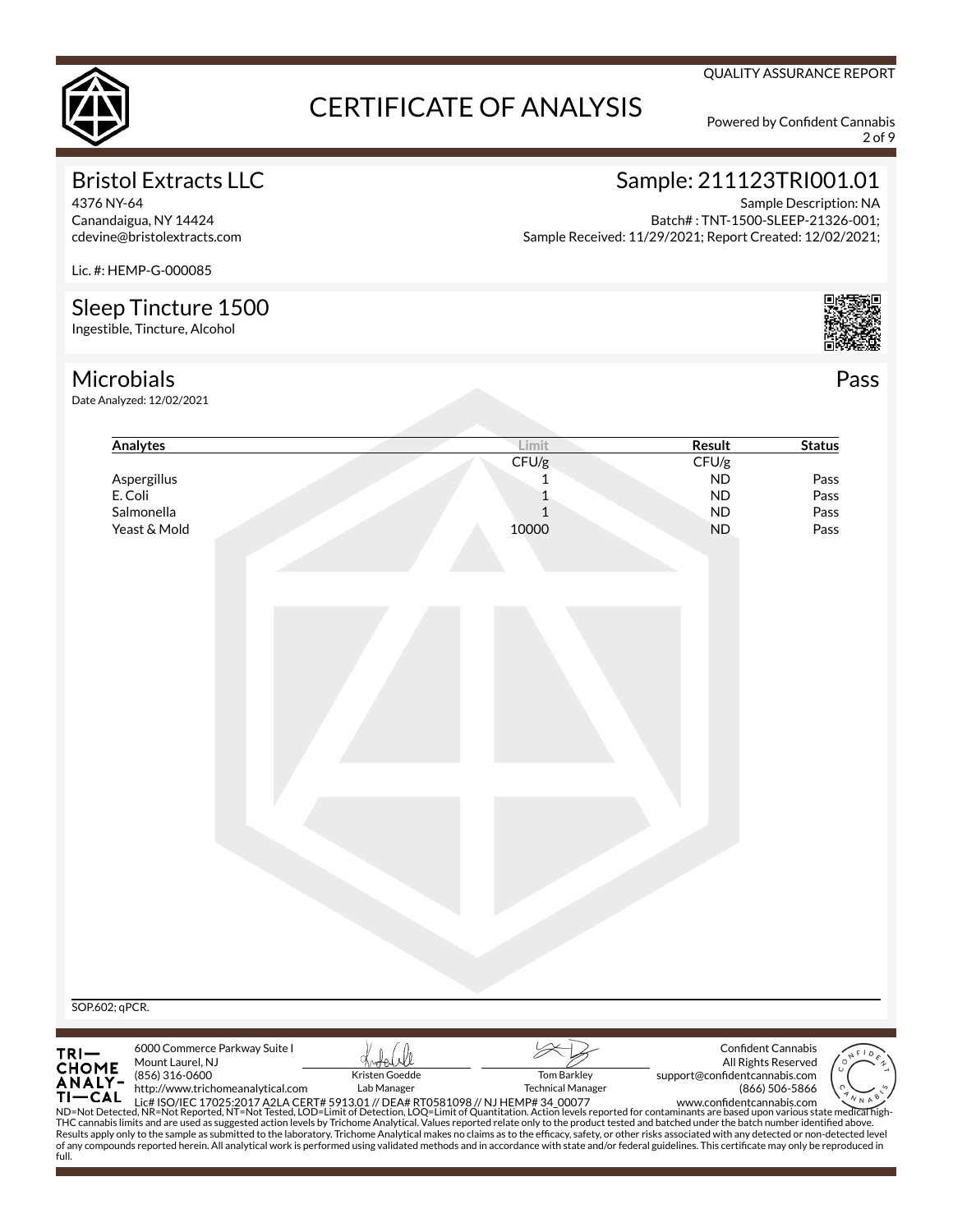

3 of 9

QUALITY ASSURANCE REPORT

## Bristol Extracts LLC

4376 NY-64 Canandaigua, NY 14424 cdevine@bristolextracts.com

### Sample: 211123TRI001.01 Sample Description: NA

Batch# : TNT-1500-SLEEP-21326-001; Sample Received: 11/29/2021; Report Created: 12/02/2021;

Lic. #: HEMP-G-000085

## Sleep Tincture 1500

Ingestible, Tincture, Alcohol

## Mycotoxins

Date Analyzed: 11/30/2021



Pass

| Analytes                                                                                                                                                                                                                                                                                                                                                                                            |                                   | <b>LOD</b>     | LOQ       | Limit                    | Result                        | <b>Status</b>             |
|-----------------------------------------------------------------------------------------------------------------------------------------------------------------------------------------------------------------------------------------------------------------------------------------------------------------------------------------------------------------------------------------------------|-----------------------------------|----------------|-----------|--------------------------|-------------------------------|---------------------------|
|                                                                                                                                                                                                                                                                                                                                                                                                     |                                   | $\mu$ g/g      | $\mu$ g/g | µg/g                     | $\mu$ g/g                     |                           |
| Aflatoxin B1                                                                                                                                                                                                                                                                                                                                                                                        |                                   | 0.00146        | 0.00486   |                          | <b>ND</b>                     | <b>Tested</b>             |
| Aflatoxin B2                                                                                                                                                                                                                                                                                                                                                                                        |                                   | 0.00146        | 0.00486   |                          | <b>ND</b>                     | Tested                    |
| Aflatoxin G1                                                                                                                                                                                                                                                                                                                                                                                        |                                   | 0.00146        | 0.00486   |                          | <b>ND</b>                     | <b>Tested</b>             |
| Aflatoxin G2                                                                                                                                                                                                                                                                                                                                                                                        |                                   | 0.00146        | 0.00486   |                          | <b>ND</b>                     | <b>Tested</b>             |
| <b>Total Aflatoxins</b><br>Ochratoxin A                                                                                                                                                                                                                                                                                                                                                             |                                   | 0.00583        | 0.0194    | 0.0200<br>0.0200         | <b>ND</b><br><b>ND</b>        | Pass<br>Pass              |
|                                                                                                                                                                                                                                                                                                                                                                                                     |                                   |                |           |                          |                               |                           |
|                                                                                                                                                                                                                                                                                                                                                                                                     |                                   |                |           |                          |                               |                           |
|                                                                                                                                                                                                                                                                                                                                                                                                     |                                   |                |           |                          |                               |                           |
|                                                                                                                                                                                                                                                                                                                                                                                                     |                                   |                |           |                          |                               |                           |
|                                                                                                                                                                                                                                                                                                                                                                                                     |                                   |                |           |                          |                               |                           |
|                                                                                                                                                                                                                                                                                                                                                                                                     |                                   |                |           |                          |                               |                           |
|                                                                                                                                                                                                                                                                                                                                                                                                     |                                   |                |           |                          |                               |                           |
|                                                                                                                                                                                                                                                                                                                                                                                                     |                                   |                |           |                          |                               |                           |
|                                                                                                                                                                                                                                                                                                                                                                                                     |                                   |                |           |                          |                               |                           |
|                                                                                                                                                                                                                                                                                                                                                                                                     |                                   |                |           |                          |                               |                           |
|                                                                                                                                                                                                                                                                                                                                                                                                     |                                   |                |           |                          |                               |                           |
|                                                                                                                                                                                                                                                                                                                                                                                                     |                                   |                |           |                          |                               |                           |
|                                                                                                                                                                                                                                                                                                                                                                                                     |                                   |                |           |                          |                               |                           |
|                                                                                                                                                                                                                                                                                                                                                                                                     |                                   |                |           |                          |                               |                           |
|                                                                                                                                                                                                                                                                                                                                                                                                     |                                   |                |           |                          |                               |                           |
|                                                                                                                                                                                                                                                                                                                                                                                                     |                                   |                |           |                          |                               |                           |
|                                                                                                                                                                                                                                                                                                                                                                                                     |                                   |                |           |                          |                               |                           |
|                                                                                                                                                                                                                                                                                                                                                                                                     |                                   |                |           |                          |                               |                           |
|                                                                                                                                                                                                                                                                                                                                                                                                     |                                   |                |           |                          |                               |                           |
|                                                                                                                                                                                                                                                                                                                                                                                                     |                                   |                |           |                          |                               |                           |
|                                                                                                                                                                                                                                                                                                                                                                                                     |                                   |                |           |                          |                               |                           |
|                                                                                                                                                                                                                                                                                                                                                                                                     |                                   |                |           |                          |                               |                           |
|                                                                                                                                                                                                                                                                                                                                                                                                     |                                   |                |           |                          |                               |                           |
|                                                                                                                                                                                                                                                                                                                                                                                                     |                                   |                |           |                          |                               |                           |
|                                                                                                                                                                                                                                                                                                                                                                                                     |                                   |                |           |                          |                               |                           |
|                                                                                                                                                                                                                                                                                                                                                                                                     |                                   |                |           |                          |                               |                           |
|                                                                                                                                                                                                                                                                                                                                                                                                     |                                   |                |           |                          |                               |                           |
|                                                                                                                                                                                                                                                                                                                                                                                                     |                                   |                |           |                          |                               |                           |
| SOP.402; LC-MS/MS.                                                                                                                                                                                                                                                                                                                                                                                  |                                   |                |           |                          |                               |                           |
|                                                                                                                                                                                                                                                                                                                                                                                                     |                                   |                |           |                          |                               |                           |
|                                                                                                                                                                                                                                                                                                                                                                                                     |                                   |                |           |                          |                               |                           |
|                                                                                                                                                                                                                                                                                                                                                                                                     | 6000 Commerce Parkway Suite I     |                |           |                          |                               | <b>Confident Cannabis</b> |
| TRI—<br>CHOME<br>ANALY-<br>Mount Laurel, NJ                                                                                                                                                                                                                                                                                                                                                         |                                   |                |           |                          |                               | All Rights Reserved       |
| (856) 316-0600                                                                                                                                                                                                                                                                                                                                                                                      |                                   | Kristen Goedde |           | <b>Tom Barkley</b>       | support@confidentcannabis.com |                           |
| $TI-CAL$                                                                                                                                                                                                                                                                                                                                                                                            | http://www.trichomeanalytical.com | Lab Manager    |           | <b>Technical Manager</b> |                               | (866) 506-5866            |
| 11 CAL Lic# ISO/IEC 17025:2017 A2LA CERT# 5913.01 // DEA# RT0581098 // NJ HEMP# 34 00077<br>ND=Not Detected, NR=Not Reported, NT=Not Tested, LOD=Limit of Detection, LOQ=Limit of Quantitation. Action levels reported for contam                                                                                                                                                                   |                                   |                |           |                          |                               |                           |
| THC cannabis limits and are used as suggested action levels by Trichome Analytical. Values reported relate only to the product tested and batched under the batch number identified above.                                                                                                                                                                                                          |                                   |                |           |                          |                               |                           |
| Results apply only to the sample as submitted to the laboratory. Trichome Analytical makes no claims as to the efficacy, safety, or other risks associated with any detected or non-detected level<br>of any compounds reported herein. All analytical work is performed using validated methods and in accordance with state and/or federal guidelines. This certificate may only be reproduced in |                                   |                |           |                          |                               |                           |
|                                                                                                                                                                                                                                                                                                                                                                                                     |                                   |                |           |                          |                               |                           |
|                                                                                                                                                                                                                                                                                                                                                                                                     |                                   |                |           |                          |                               |                           |
|                                                                                                                                                                                                                                                                                                                                                                                                     |                                   |                |           |                          |                               |                           |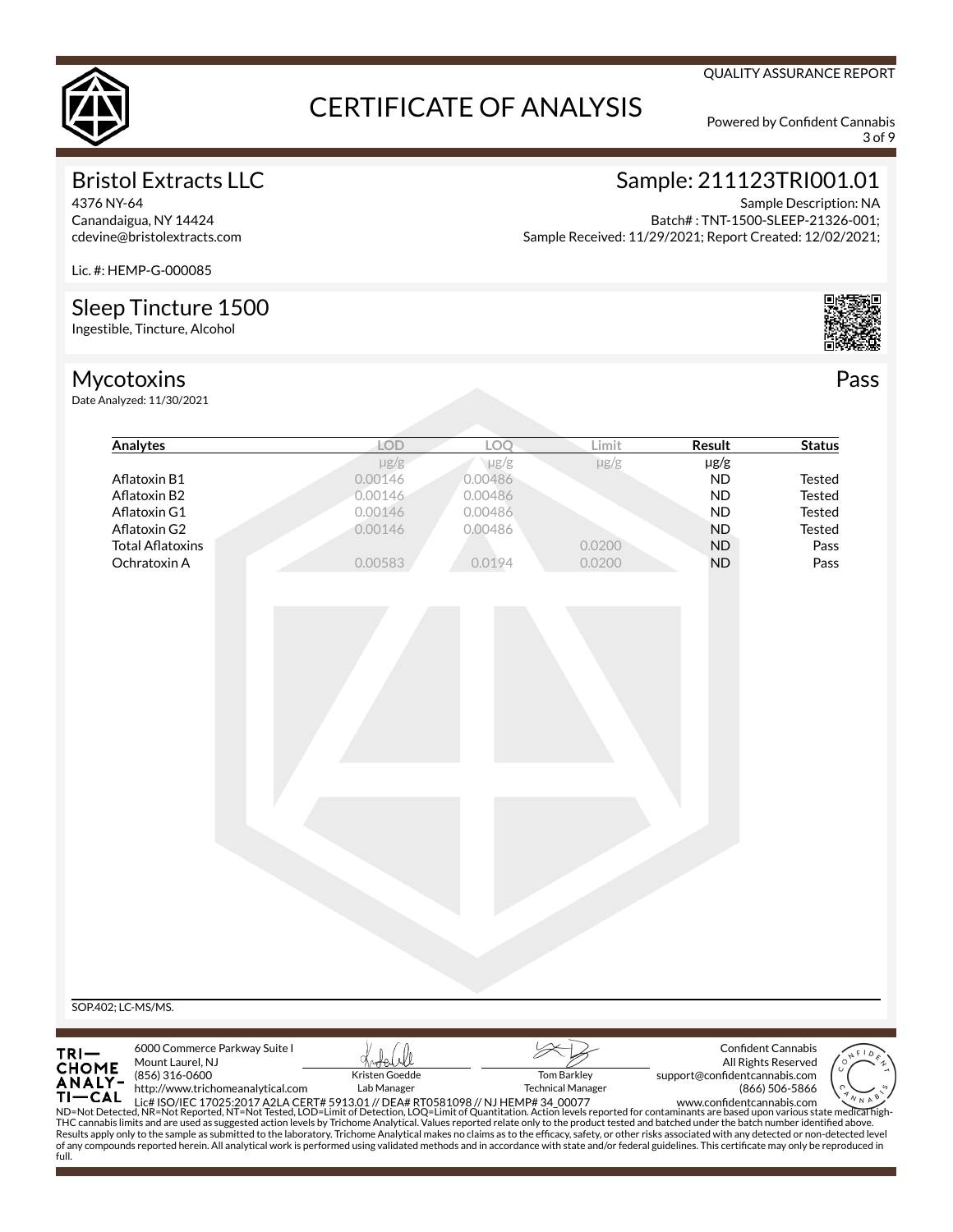

4 of 9

QUALITY ASSURANCE REPORT

## Bristol Extracts LLC

4376 NY-64 Canandaigua, NY 14424 cdevine@bristolextracts.com

## Sample: 211123TRI001.01

Sample Description: NA Batch# : TNT-1500-SLEEP-21326-001; Sample Received: 11/29/2021; Report Created: 12/02/2021;

Lic. #: HEMP-G-000085

## Sleep Tincture 1500

Ingestible, Tincture, Alcohol

### Heavy Metals

Date Analyzed: 11/29/2021



Pass

|                                        | Analytes                                                                                                                                                                                                                                                                                                                                                                                                                     | <b>LOD</b>                    | LOO       | Limit                                          | <b>Result</b>                 | <b>Status</b>             |
|----------------------------------------|------------------------------------------------------------------------------------------------------------------------------------------------------------------------------------------------------------------------------------------------------------------------------------------------------------------------------------------------------------------------------------------------------------------------------|-------------------------------|-----------|------------------------------------------------|-------------------------------|---------------------------|
|                                        |                                                                                                                                                                                                                                                                                                                                                                                                                              | $\mu$ g/g                     | $\mu$ g/g | $\mu$ g/g                                      | $\mu$ g/g                     |                           |
|                                        | Antimony                                                                                                                                                                                                                                                                                                                                                                                                                     | 0.00805                       | 0.0241    |                                                | <b>ND</b>                     | <b>Tested</b>             |
|                                        | Arsenic                                                                                                                                                                                                                                                                                                                                                                                                                      | 0.00651                       | 0.0482    | 0.200                                          | <b>ND</b>                     | Pass                      |
|                                        | Cadmium                                                                                                                                                                                                                                                                                                                                                                                                                      | 0.000512                      | 0.0241    | 0.200                                          | <b>ND</b>                     | Pass                      |
|                                        | Chromium                                                                                                                                                                                                                                                                                                                                                                                                                     | 0.0259                        | 0.0722    | 0.600                                          | <b>ND</b>                     | Pass                      |
|                                        | Copper                                                                                                                                                                                                                                                                                                                                                                                                                       | 0.103                         | 0.489     |                                                | <b>ND</b>                     | <b>Tested</b>             |
| Iron                                   |                                                                                                                                                                                                                                                                                                                                                                                                                              | 0.516                         | 2.41      |                                                | 3.25                          | <b>Tested</b>             |
| Lead                                   |                                                                                                                                                                                                                                                                                                                                                                                                                              | 0.00609                       | 0.0241    | 0.500                                          | <b>ND</b>                     | Pass                      |
|                                        | Manganese                                                                                                                                                                                                                                                                                                                                                                                                                    | 0.0155                        | 0.489     |                                                | <b>ND</b>                     | Tested                    |
|                                        | Mercury                                                                                                                                                                                                                                                                                                                                                                                                                      | 0.00276                       | 0.00722   | 0.100                                          | <b>ND</b>                     | Pass                      |
| Nickel                                 |                                                                                                                                                                                                                                                                                                                                                                                                                              | 0.0266                        | 0.0722    |                                                | <b>ND</b>                     | Tested                    |
|                                        | Selenium                                                                                                                                                                                                                                                                                                                                                                                                                     | 0.0126                        | 0.0963    |                                                | <b>ND</b>                     | Tested                    |
| Zinc                                   |                                                                                                                                                                                                                                                                                                                                                                                                                              | 0.0679                        | 0.489     |                                                | 0.697                         | Tested                    |
|                                        |                                                                                                                                                                                                                                                                                                                                                                                                                              |                               |           |                                                |                               |                           |
|                                        |                                                                                                                                                                                                                                                                                                                                                                                                                              |                               |           |                                                |                               |                           |
|                                        |                                                                                                                                                                                                                                                                                                                                                                                                                              |                               |           |                                                |                               |                           |
|                                        |                                                                                                                                                                                                                                                                                                                                                                                                                              |                               |           |                                                |                               |                           |
|                                        |                                                                                                                                                                                                                                                                                                                                                                                                                              |                               |           |                                                |                               |                           |
|                                        |                                                                                                                                                                                                                                                                                                                                                                                                                              |                               |           |                                                |                               |                           |
|                                        |                                                                                                                                                                                                                                                                                                                                                                                                                              |                               |           |                                                |                               |                           |
|                                        |                                                                                                                                                                                                                                                                                                                                                                                                                              |                               |           |                                                |                               |                           |
|                                        |                                                                                                                                                                                                                                                                                                                                                                                                                              |                               |           |                                                |                               |                           |
|                                        |                                                                                                                                                                                                                                                                                                                                                                                                                              |                               |           |                                                |                               |                           |
|                                        |                                                                                                                                                                                                                                                                                                                                                                                                                              |                               |           |                                                |                               |                           |
|                                        |                                                                                                                                                                                                                                                                                                                                                                                                                              |                               |           |                                                |                               |                           |
|                                        |                                                                                                                                                                                                                                                                                                                                                                                                                              |                               |           |                                                |                               |                           |
|                                        |                                                                                                                                                                                                                                                                                                                                                                                                                              |                               |           |                                                |                               |                           |
|                                        |                                                                                                                                                                                                                                                                                                                                                                                                                              |                               |           |                                                |                               |                           |
|                                        |                                                                                                                                                                                                                                                                                                                                                                                                                              |                               |           |                                                |                               |                           |
|                                        |                                                                                                                                                                                                                                                                                                                                                                                                                              |                               |           |                                                |                               |                           |
|                                        |                                                                                                                                                                                                                                                                                                                                                                                                                              |                               |           |                                                |                               |                           |
|                                        |                                                                                                                                                                                                                                                                                                                                                                                                                              |                               |           |                                                |                               |                           |
| SOP 502; ICPMS.                        |                                                                                                                                                                                                                                                                                                                                                                                                                              |                               |           |                                                |                               |                           |
|                                        |                                                                                                                                                                                                                                                                                                                                                                                                                              |                               |           |                                                |                               |                           |
|                                        |                                                                                                                                                                                                                                                                                                                                                                                                                              |                               |           |                                                |                               |                           |
|                                        |                                                                                                                                                                                                                                                                                                                                                                                                                              |                               |           |                                                |                               |                           |
|                                        | 6000 Commerce Parkway Suite I                                                                                                                                                                                                                                                                                                                                                                                                |                               |           |                                                |                               | <b>Confident Cannabis</b> |
|                                        | Mount Laurel, NJ                                                                                                                                                                                                                                                                                                                                                                                                             |                               |           |                                                |                               | All Rights Reserved       |
|                                        | (856) 316-0600<br>http://www.trichomeanalytical.com                                                                                                                                                                                                                                                                                                                                                                          | Kristen Goedde<br>Lab Manager |           | <b>Tom Barkley</b><br><b>Technical Manager</b> | support@confidentcannabis.com | (866) 506-5866            |
|                                        |                                                                                                                                                                                                                                                                                                                                                                                                                              |                               |           |                                                |                               |                           |
| $TRI -$<br>CHOME<br>ANALY-<br>$TI-CAL$ | 11 CAL Lic# ISO/IEC 17025:2017 A2LA CERT# 5913.01 // DEA# RT0581098 // NJ HEMP# 34 00077 www.confidentcannabis.com www.confidentcannabis.com ND=Not Detected, NR=Not Reported, NT=Not Tested, LOD=Limit of Detection, LOQ=Limi<br>THC cannabis limits and are used as suggested action levels by Trichome Analytical. Values reported relate only to the product tested and batched under the batch number identified above. |                               |           |                                                |                               |                           |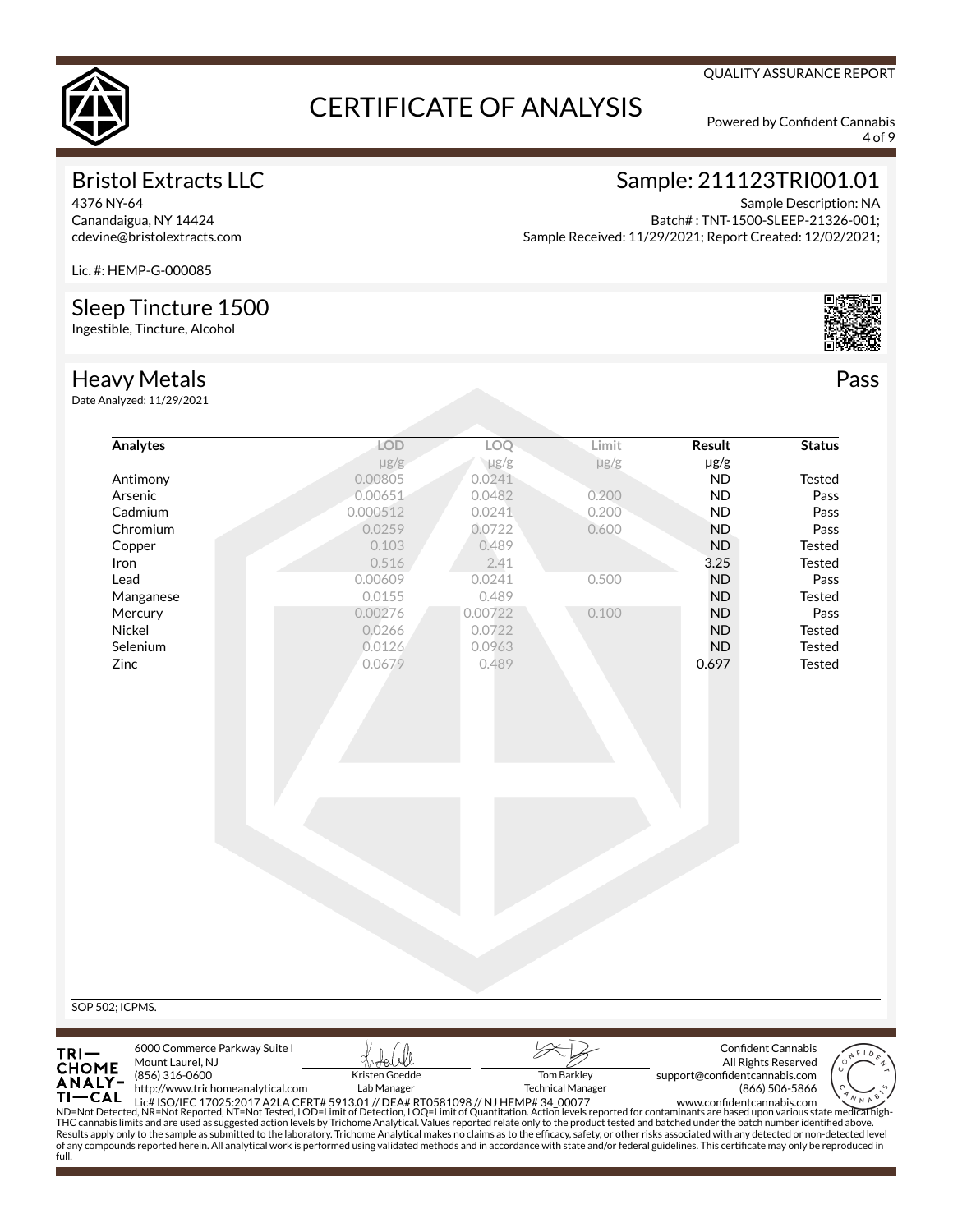

5 of 9

### Bristol Extracts LLC

4376 NY-64 Canandaigua, NY 14424 cdevine@bristolextracts.com

## Sample: 211123TRI001.01

Sample Description: NA Batch# : TNT-1500-SLEEP-21326-001; Sample Received: 11/29/2021; Report Created: 12/02/2021;

Lic. #: HEMP-G-000085

### Sleep Tincture 1500

Ingestible, Tincture, Alcohol

### Pesticides

Date Analyzed: 11/30/2021

| Analytes             | <b>LOD</b> | LOQ       | Limit     | <b>Result</b> | <b>Status</b> |
|----------------------|------------|-----------|-----------|---------------|---------------|
|                      | $\mu$ g/g  | $\mu$ g/g | $\mu$ g/g | $\mu$ g/g     |               |
| Abamectin            | 0.0182     | 0.0608    | 0.500     | <b>ND</b>     | Pass          |
| Acephate             | 0.0182     | 0.0608    | 0.400     | <b>ND</b>     | Pass          |
| Acequinocyl          | 0.0182     | 0.0608    | 2.00      | <b>ND</b>     | Pass          |
| Acetamiprid          | 0.0182     | 0.0608    | 0.200     | <b>ND</b>     | Pass          |
| Aldicarb             | 0.0182     | 0.0608    | 0.0182    | <b>ND</b>     | Pass          |
| Azoxystrobin         | 0.0182     | 0.0608    | 0.200     | <b>ND</b>     | Pass          |
| <b>Bifenazate</b>    | 0.0182     | 0.0608    | 0.200     | <b>ND</b>     | Pass          |
| <b>Bifenthrin</b>    | 0.0182     | 0.0608    | 0.200     | <b>ND</b>     | Pass          |
| <b>Boscalid</b>      | 0.0182     | 0.0608    | 0.400     | <b>ND</b>     | Pass          |
| Captan               | 0.146      | 0.486     | 0.700     | <b>ND</b>     | Pass          |
| Carbaryl             | 0.0182     | 0.0608    | 0.200     | <b>ND</b>     | Pass          |
| Carbofuran           | 0.0182     | 0.0608    | 0.0182    | <b>ND</b>     | Pass          |
| Chlorantraniliprole  | 0.0182     | 0.0608    | 0.200     | <b>ND</b>     | Pass          |
| Chlordane            | 0.0182     | 0.0608    | 0.0182    | <b>ND</b>     | Pass          |
| Chlorfenapyr         | 0.0182     | 0.0608    | 0.0182    | <b>ND</b>     | Pass          |
| Chlormequat chloride | 0.0182     | 0.0608    |           | <b>ND</b>     | <b>Tested</b> |
| Chlorpyrifos         | 0.0182     | 0.0608    | 0.0182    | <b>ND</b>     | Pass          |
| Clofentezine         | 0.0182     | 0.0608    | 0.200     | <b>ND</b>     | Pass          |
| Coumaphos            | 0.0182     | 0.0608    | 0.0182    | <b>ND</b>     | Pass          |
| Cyfluthrin           | 0.0729     | 0.243     | 1.00      | <b>ND</b>     | Pass          |
| Cypermethrin         | 0.0365     | 0.122     | 1.00      | <b>ND</b>     | Pass          |
| Daminozide           | 0.0182     | 0.0608    | 0.0182    | <b>ND</b>     | Pass          |
| Diazinon             | 0.0182     | 0.0608    | 0.200     | <b>ND</b>     | Pass          |
| <b>Dichlorvos</b>    | 0.0182     | 0.0608    | 0.0182    | <b>ND</b>     | Pass          |
| Dimethoate           | 0.0182     | 0.0608    | 0.0182    | <b>ND</b>     | Pass          |
|                      |            |           |           |               |               |

### SOP.302, SOP.402; LC-MS/MS & GC-MS.



Pass

### QUALITY ASSURANCE REPORT

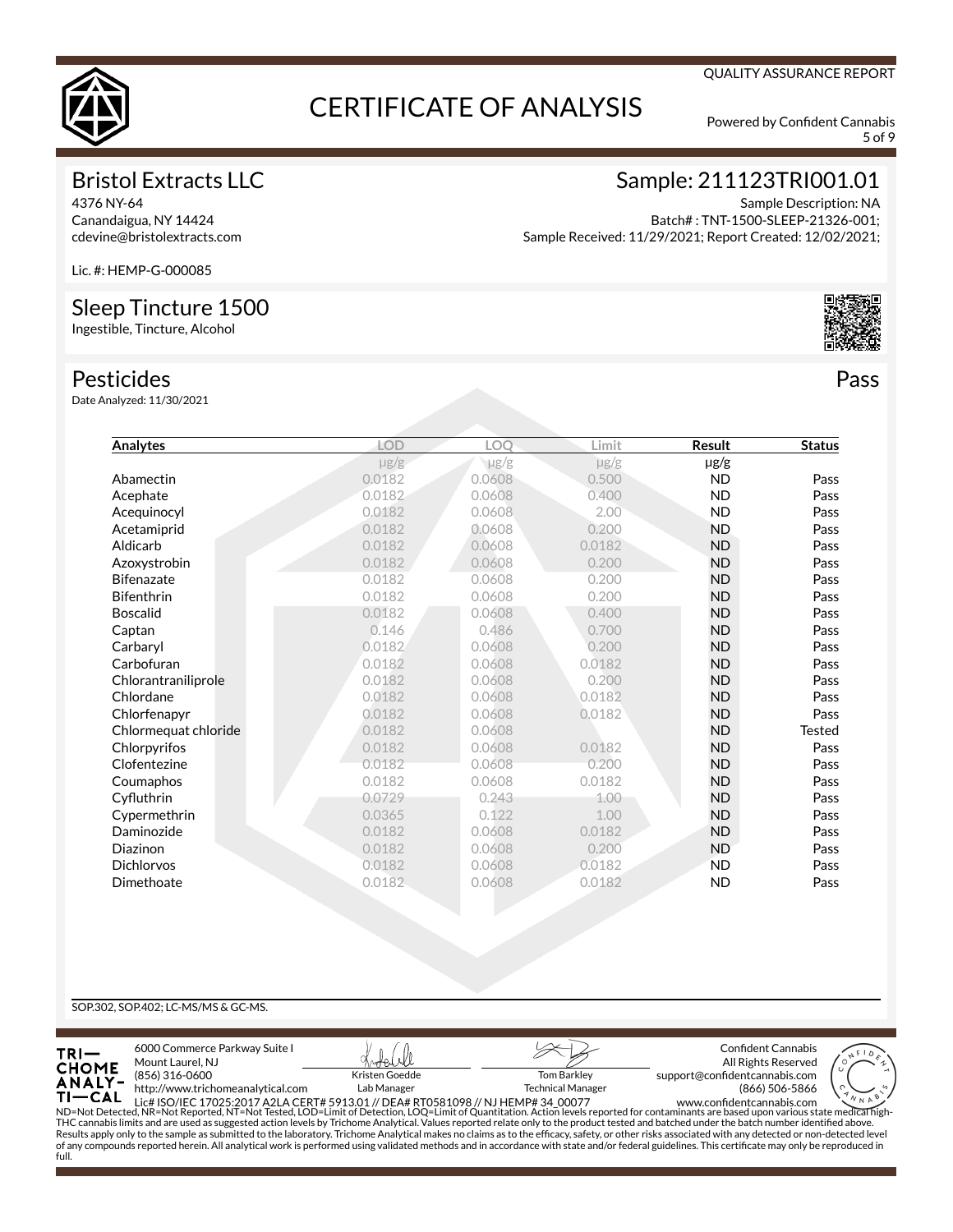

6 of 9

QUALITY ASSURANCE REPORT

## Bristol Extracts LLC

4376 NY-64 Canandaigua, NY 14424 cdevine@bristolextracts.com

## Sample: 211123TRI001.01

Sample Description: NA Batch# : TNT-1500-SLEEP-21326-001; Sample Received: 11/29/2021; Report Created: 12/02/2021;

Lic. #: HEMP-G-000085

### Sleep Tincture 1500

Ingestible, Tincture, Alcohol

### Pesticides

Date Analyzed: 11/30/2021

| Analytes         | <b>LOD</b> | LOQ       | Limit     | Result    | <b>Status</b> |
|------------------|------------|-----------|-----------|-----------|---------------|
|                  | $\mu$ g/g  | $\mu$ g/g | $\mu$ g/g | $\mu$ g/g |               |
| Dimethomorph     | 0.0182     | 0.0608    | 2.00      | <b>ND</b> | Pass          |
| Ethoprophos      | 0.0182     | 0.0608    | 0.0182    | <b>ND</b> | Pass          |
| Etofenprox       | 0.0182     | 0.0608    | 0.0182    | <b>ND</b> | Pass          |
| Etoxazole        | 0.0182     | 0.0608    | 0.200     | <b>ND</b> | Pass          |
| Fenhexamid       | 0.0182     | 0.0608    | 0.100     | <b>ND</b> | Pass          |
| Fenoxycarb       | 0.0182     | 0.0608    | 0.0182    | <b>ND</b> | Pass          |
| Fenpyroximate    | 0.0182     | 0.0608    | 0.400     | <b>ND</b> | Pass          |
| Fipronil         | 0.0182     | 0.0608    | 0.0182    | <b>ND</b> | Pass          |
| Flonicamid       | 0.0182     | 0.0608    | 1.00      | <b>ND</b> | Pass          |
| Fludioxonil      | 0.0182     | 0.0608    | 0.400     | <b>ND</b> | Pass          |
| Hexythiazox      | 0.0182     | 0.0608    | 1.00      | <b>ND</b> | Pass          |
| Imazalil         | 0.0182     | 0.0608    | 0.0182    | <b>ND</b> | Pass          |
| Imidacloprid     | 0.0182     | 0.0608    | 0.400     | <b>ND</b> | Pass          |
| Kresoxim Methyl  | 0.0182     | 0.0608    | 0.400     | <b>ND</b> | Pass          |
| Malathion        | 0.0182     | 0.0608    | 0.200     | <b>ND</b> | Pass          |
| Metalaxyl        | 0.0182     | 0.0608    | 0.200     | <b>ND</b> | Pass          |
| Methiocarb       | 0.0182     | 0.0608    | 0.0182    | <b>ND</b> | Pass          |
| Methomyl         | 0.0182     | 0.0608    | 0.400     | <b>ND</b> | Pass          |
| Mevinphos        | 0.0182     | 0.0608    | 0.0182    | <b>ND</b> | Pass          |
| <b>MGK-264</b>   | 0.0365     | 0.122     | 0.200     | <b>ND</b> | Pass          |
| Myclobutanil     | 0.0182     | 0.0608    | 0.200     | <b>ND</b> | Pass          |
| Naled            | 0.0182     | 0.0608    | 0.500     | <b>ND</b> | Pass          |
| Oxamyl           | 0.0182     | 0.0608    | 1.00      | <b>ND</b> | Pass          |
| Paclobutrazol    | 0.0182     | 0.0608    | 0.0182    | <b>ND</b> | Pass          |
| Parathion Methyl | 0.0182     | 0.0608    | 0.0182    | <b>ND</b> | Pass          |

### SOP.302, SOP.402; LC-MS/MS & GC-MS.



Pass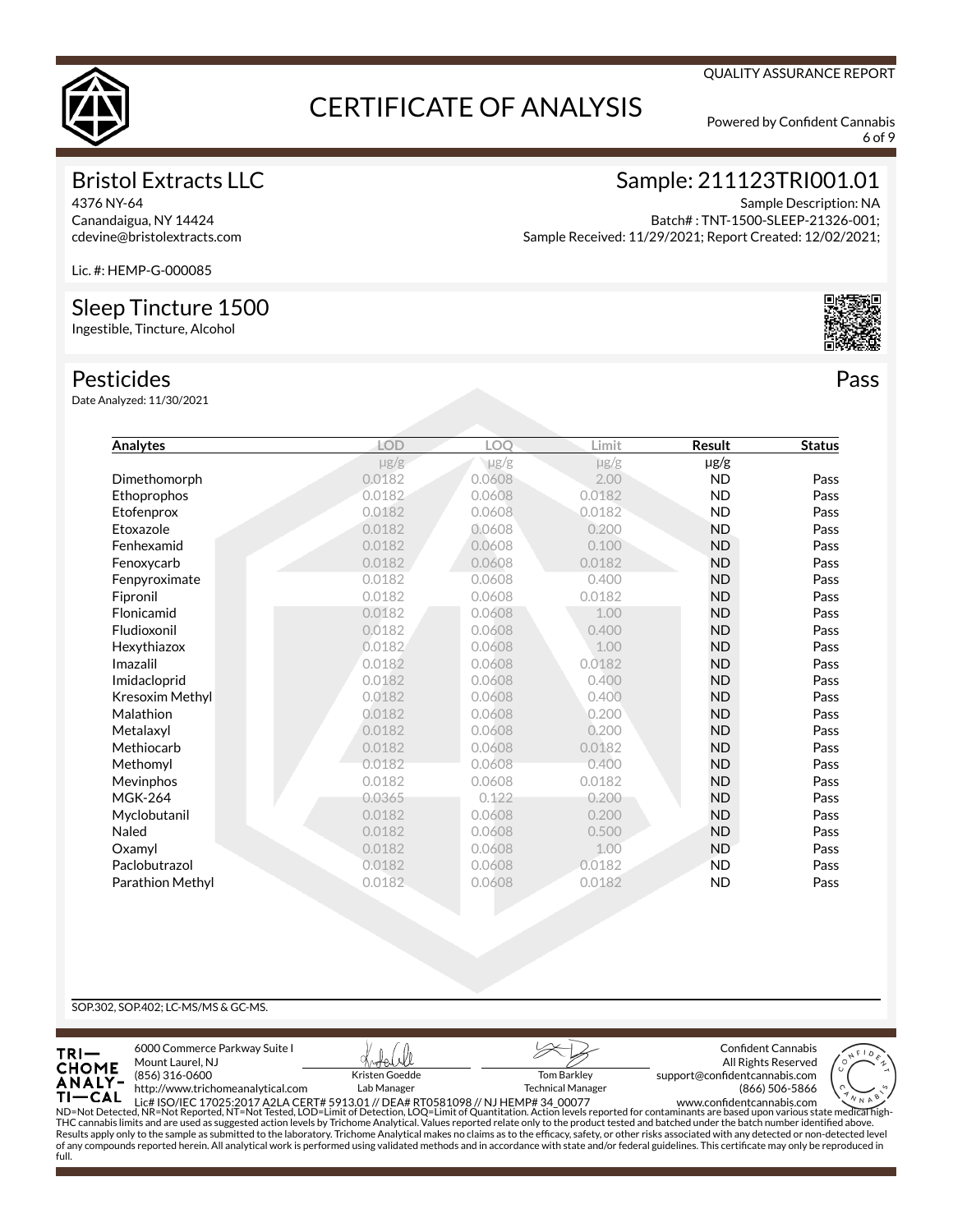

7 of 9

QUALITY ASSURANCE REPORT

## Bristol Extracts LLC

4376 NY-64 Canandaigua, NY 14424 cdevine@bristolextracts.com

## Sample: 211123TRI001.01

Sample Description: NA Batch# : TNT-1500-SLEEP-21326-001; Sample Received: 11/29/2021; Report Created: 12/02/2021;

Lic. #: HEMP-G-000085

### Sleep Tincture 1500

Ingestible, Tincture, Alcohol

### Pesticides

Date Analyzed: 11/30/2021



Pass

| Analytes                | <b>LOD</b> | LOO       | Limit     | Result    | <b>Status</b> |
|-------------------------|------------|-----------|-----------|-----------|---------------|
|                         | $\mu$ g/g  | $\mu$ g/g | $\mu$ g/g | µg/g      |               |
| Pentachloronitrobenzene | 0.0182     | 0.0608    | 0.100     | <b>ND</b> | Pass          |
| Permethrins             | 0.0365     | 0.122     | 0.200     | <b>ND</b> | Pass          |
| Phosmet                 | 0.0182     | 0.0608    | 0.200     | <b>ND</b> | Pass          |
| Piperonyl Butoxide      | 0.0182     | 0.0608    | 3.00      | <b>ND</b> | Pass          |
| Prallethrin             | 0.0729     | 0.0608    | 0.200     | <b>ND</b> | Pass          |
| Propiconazole           | 0.0182     | 0.0608    | 0.400     | <b>ND</b> | Pass          |
| Propoxur                | 0.0182     | 0.0608    | 0.0182    | <b>ND</b> | Pass          |
| Pyrethrins              | 0.0729     | 0.243     | 1.00      | <b>ND</b> | Pass          |
| Pyridaben               | 0.0182     | 0.0608    | 0.200     | <b>ND</b> | Pass          |
| Spinetoram              | 0.0182     | 0.0608    | 0.100     | <b>ND</b> | Pass          |
| Spinosad                | 0.0182     | 0.0608    | 0.200     | <b>ND</b> | Pass          |
| Spiromesifen            | 0.0182     | 0.0608    | 0.200     | <b>ND</b> | Pass          |
| Spirotetramat           | 0.0182     | 0.0608    | 0.200     | <b>ND</b> | Pass          |
| Spiroxamine             | 0.0182     | 0.0608    | 0.0182    | <b>ND</b> | Pass          |
| Tebuconazole            | 0.0182     | 0.0608    | 0.400     | <b>ND</b> | Pass          |
| Thiacloprid             | 0.0182     | 0.0608    | 0.0182    | <b>ND</b> | Pass          |
| Thiamethoxam            | 0.0182     | 0.0608    | 0.200     | <b>ND</b> | Pass          |
| Trifloxystrobin         | 0.0182     | 0.0608    | 0.200     | <b>ND</b> | Pass          |
|                         |            |           |           |           |               |
|                         |            |           |           |           |               |
|                         |            |           |           |           |               |
|                         |            |           |           |           |               |
|                         |            |           |           |           |               |
|                         |            |           |           |           |               |

SOP.302, SOP.402; LC-MS/MS & GC-MS.

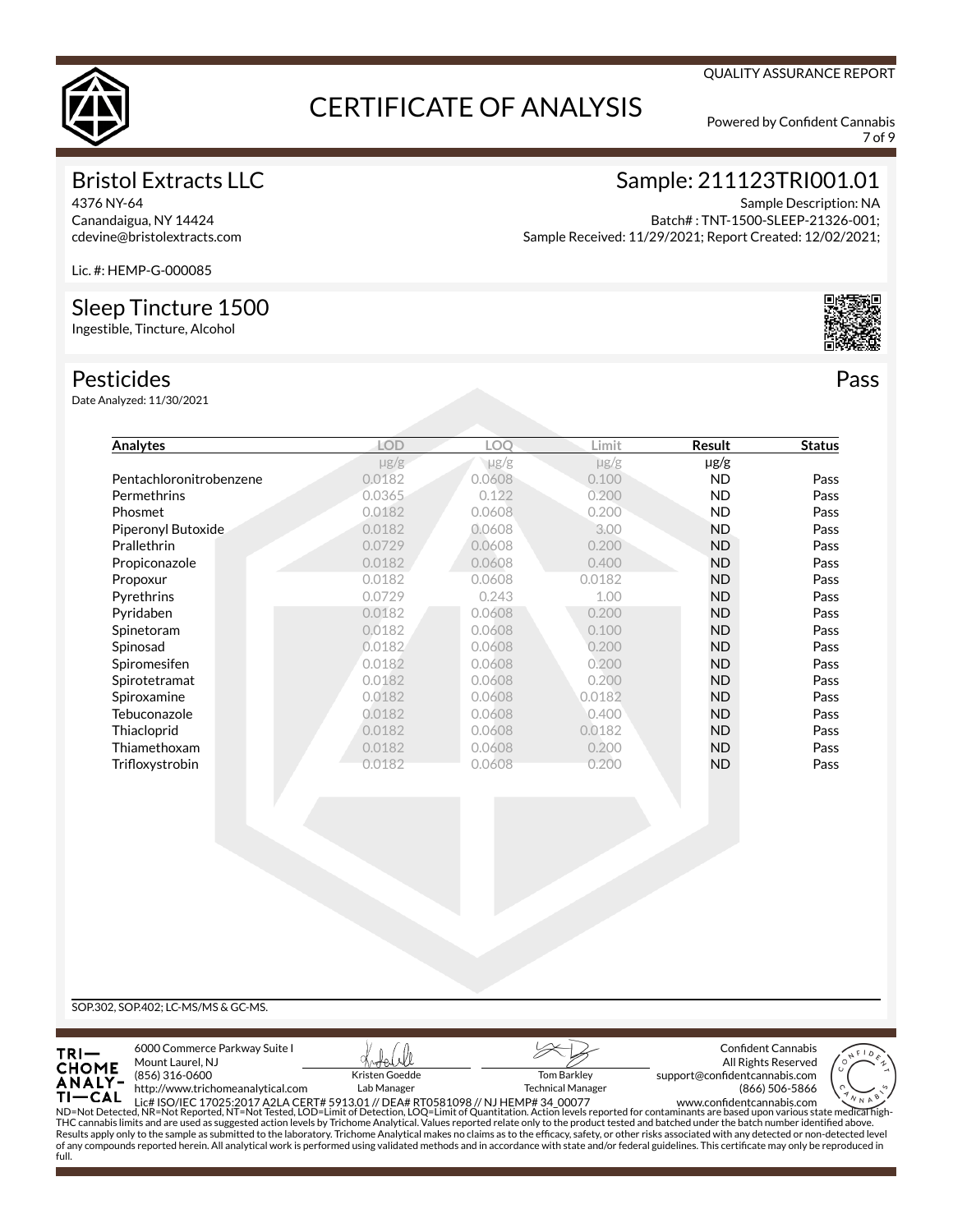

8 of 9

QUALITY ASSURANCE REPORT

## Bristol Extracts LLC

4376 NY-64 Canandaigua, NY 14424 cdevine@bristolextracts.com

Lic. #: HEMP-G-000085

## Sample: 211123TRI001.01

Sample Description: NA Batch# : TNT-1500-SLEEP-21326-001; Sample Received: 11/29/2021; Report Created: 12/02/2021;

Sleep Tincture 1500 Ingestible, Tincture, Alcohol Foreign Matter Date Analyzed: 11/29/2021 **Pass** Foreign Matter Date Analyzed: 11/29/2021 SOP.706; Microscopy.